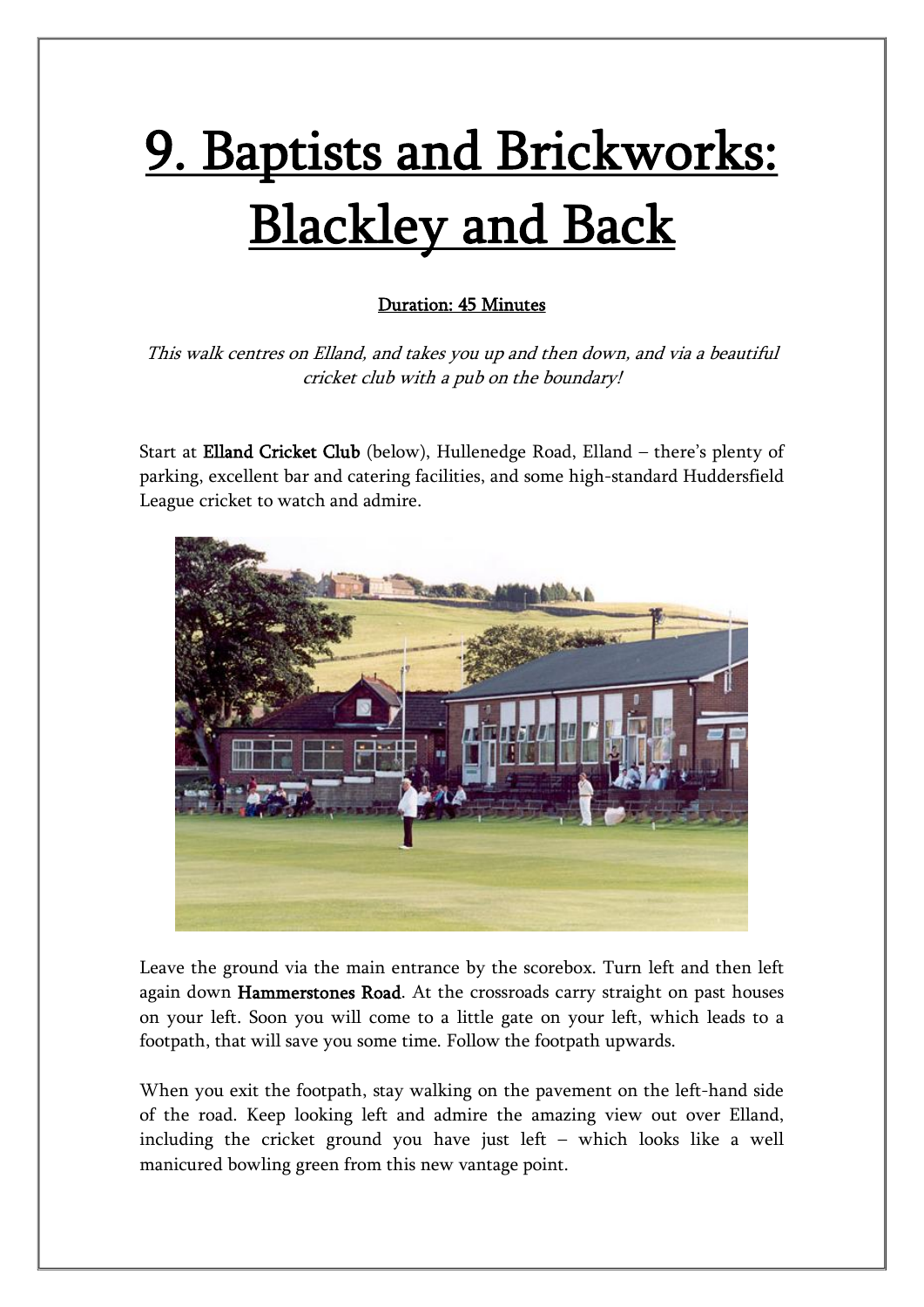On your right, you will come to **Blackley Baptist Church** – a very handsome building – which is flanked by a graveyard and an attractive and peaceful garden. There will probably be lots of sheep weighing you up in the fields on your left, so say hello to them. The derelict complex you pass on your left, with a protruding chimney, is the brickworks – something that once made Blackley famous in the local area. On your right you will then spot Hollins Key Landfill Site.

More impressive views will greet you on the right – the assorted greenery of the area encompassing Outlane, Holywell Green and Stainland. Take the right down Lindley Road and Blackley Cricket Club will greet you on your left. The ground is one of the loveliest in the area. Both the premises and the playing area are well kept – and there's a bar to boot! Admire the views in all directions, even up to the M62 which lies only a few hundred yards away on your left as you look out from the pavilion.



Take a stroll to the Golden Fleece, which is situated on the boundary, near the road. It is a friendly and very homely pub, which does excellent food.

When you have finished eating and drinking re-trace your steps back down Lindley Road until you come to the intersection with the main road. Instead of turning left, look for South Lane on the other side of the road and follow it down